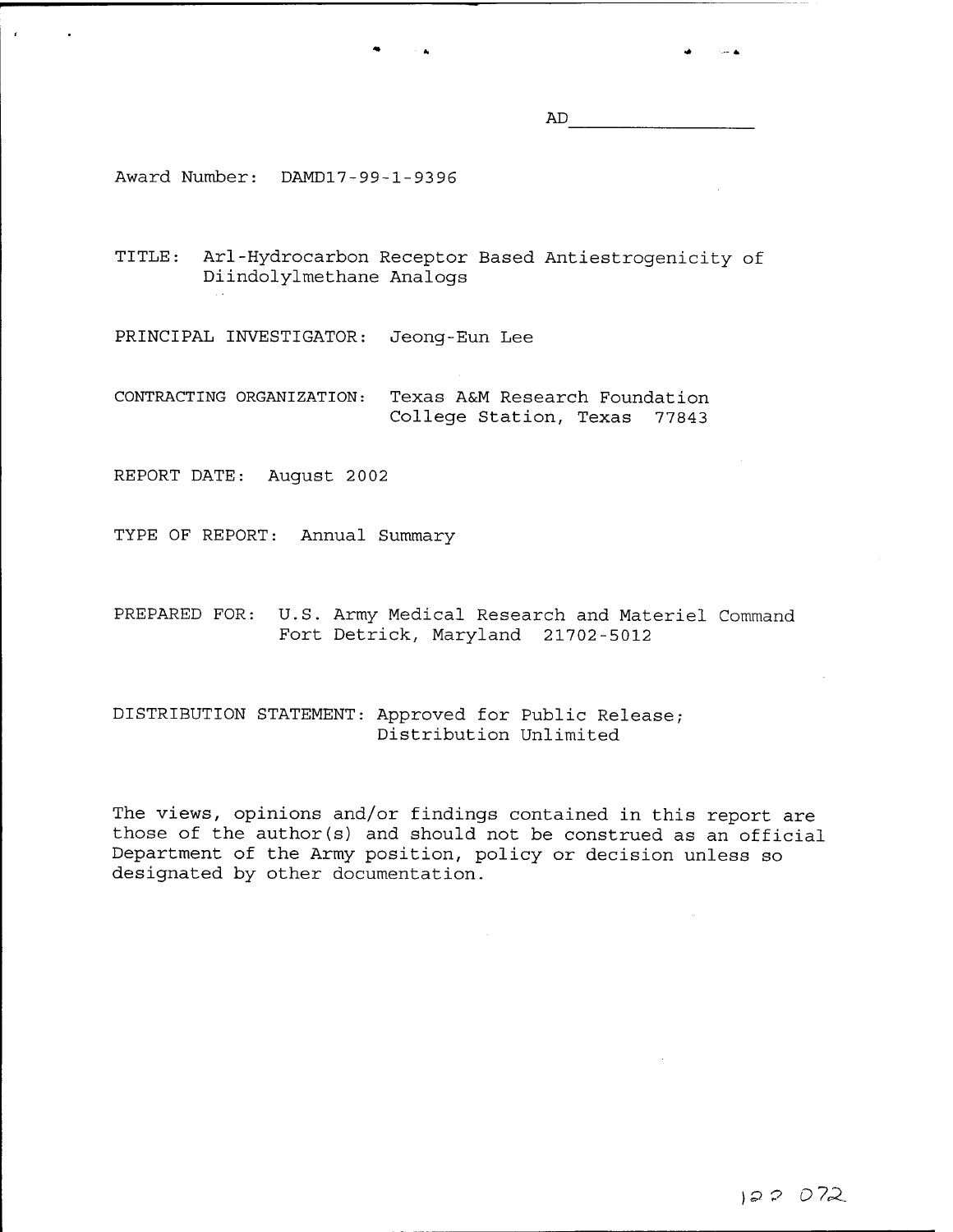| <b>REPORT DOCUMENTATION PAGE</b>                                                                                         |                                                                                                                                                                                                                                                                                                                                                                                                                                                                                                                                                                                                                                                                                                                                                                                                                                                                                                                             | Form Approved<br>OMB No. 074-0188                                         |                                                                                                                                                                                                                                                                                                                                                                                                                                                                                                                                                                                                                                            |  |
|--------------------------------------------------------------------------------------------------------------------------|-----------------------------------------------------------------------------------------------------------------------------------------------------------------------------------------------------------------------------------------------------------------------------------------------------------------------------------------------------------------------------------------------------------------------------------------------------------------------------------------------------------------------------------------------------------------------------------------------------------------------------------------------------------------------------------------------------------------------------------------------------------------------------------------------------------------------------------------------------------------------------------------------------------------------------|---------------------------------------------------------------------------|--------------------------------------------------------------------------------------------------------------------------------------------------------------------------------------------------------------------------------------------------------------------------------------------------------------------------------------------------------------------------------------------------------------------------------------------------------------------------------------------------------------------------------------------------------------------------------------------------------------------------------------------|--|
|                                                                                                                          |                                                                                                                                                                                                                                                                                                                                                                                                                                                                                                                                                                                                                                                                                                                                                                                                                                                                                                                             |                                                                           | Public reporting burden for this collection of information is estimated to average 1 hour per response, including the time for reviewing instructions, searching existing data sources, gathering and maintaining<br>the data needed, and completing and reviewing this collection of information. Send comments regarding this burden estimate or any other aspect of this collection of information, including suggestions for<br>reducing this burden to Washington Headquarters Services, Directorate for Information Operations and Reports, 1215 Jefferson Davis Highway, Suite 1204, Arlington, VA 22202-4302, and to the Office of |  |
| Management and Budget, Paperwork Reduction Project (0704-0188), Washington, DC 20503<br>1. AGENCY USE ONLY (Leave blank) | <b>2. REPORT DATE</b><br>August 2002                                                                                                                                                                                                                                                                                                                                                                                                                                                                                                                                                                                                                                                                                                                                                                                                                                                                                        | 3. REPORT TYPE AND DATES COVERED<br>Annual Summary (1 Aug 99 - 31 Jul 02) |                                                                                                                                                                                                                                                                                                                                                                                                                                                                                                                                                                                                                                            |  |
| <b>4. TITLE AND SUBTITLE</b><br>of Diindolylmethane Analogs<br>6. AUTHOR(S)<br>Jeong-Eun Lee                             | Arl-Hydrocarbon Receptor Based Antiestrogenicity                                                                                                                                                                                                                                                                                                                                                                                                                                                                                                                                                                                                                                                                                                                                                                                                                                                                            |                                                                           | 5. FUNDING NUMBERS<br>DAMD17-99-1-9396                                                                                                                                                                                                                                                                                                                                                                                                                                                                                                                                                                                                     |  |
| 7. PERFORMING ORGANIZATION NAME(S) AND ADDRESS(ES)<br>Texas A&M Research Foundation<br>College Station, Texas            |                                                                                                                                                                                                                                                                                                                                                                                                                                                                                                                                                                                                                                                                                                                                                                                                                                                                                                                             | 8. PERFORMING ORGANIZATION<br><b>REPORT NUMBER</b>                        |                                                                                                                                                                                                                                                                                                                                                                                                                                                                                                                                                                                                                                            |  |
| jo19051@yahoo.com<br>E-Mail:                                                                                             |                                                                                                                                                                                                                                                                                                                                                                                                                                                                                                                                                                                                                                                                                                                                                                                                                                                                                                                             |                                                                           |                                                                                                                                                                                                                                                                                                                                                                                                                                                                                                                                                                                                                                            |  |
| 9. SPONSORING / MONITORING AGENCY NAME(S) AND ADDRESS(ES)<br>U.S. Army Medical Research and Materiel Command             |                                                                                                                                                                                                                                                                                                                                                                                                                                                                                                                                                                                                                                                                                                                                                                                                                                                                                                                             |                                                                           | 10. SPONSORING / MONITORING<br><b>AGENCY REPORT NUMBER</b>                                                                                                                                                                                                                                                                                                                                                                                                                                                                                                                                                                                 |  |
| <b>11. SUPPLEMENTARY NOTES</b><br>12a. DISTRIBUTION / AVAILABILITY STATEMENT                                             | Approved for Public Release; Distribution Unlimited                                                                                                                                                                                                                                                                                                                                                                                                                                                                                                                                                                                                                                                                                                                                                                                                                                                                         |                                                                           | 20030122 072<br><b>12b. DISTRIBUTION CODE</b>                                                                                                                                                                                                                                                                                                                                                                                                                                                                                                                                                                                              |  |
| induction.                                                                                                               | 13. Abstract (Maximum 200 Words) (abstract should contain no proprietary or confidential information)<br>both compounds inhibit formation and/or growth of mammary tumors in rodents.<br>study, we have investigated the aryl hydrocarbon (Ah) receptor agonist activity and<br>inhibitory Ah receptor-estrogen receptor crosstalk induced by the following methyl-<br>substituted DIMs: 1,1'-dimethyl-; 2,2'- dimethyl-; 5,5'-dimethyl; 6,6'-dimethyl-; and<br>non-detectable Ah receptor agonist or antagonist activities associated with CYP1A1<br>were orally administered (by gavage in corn oil) at a dose of 1 mg/kg/every second day<br>(X10). 1, 1'-DimethylDIM, 5, 5'-dimethylDIM and 1, 1', 2, 2'-tetramethylDIM significantly<br>inhibited mammary tumor growth, and this was not accompanied by changes in organ/body<br>weights or histopathology. These studies demonstrate that methyl-substituted DIMs are |                                                                           | Diindolylmethane (DIM) is formed by acid catalyzed dimerization of indole-3-carbinol, and<br>In this<br>7,7'-dimethylDIM; and 1,1',2,2'-tetramethylDIM. The six compounds exhibited minimal to<br>In contrast, the methyl-substituted DIMs inhibited estrogen-induced T47D human<br>breast cancer cell growth. The antitumorigenic activity of these compounds was examined<br>in 7,12-dimethylbenz[a]anthracene-induced rat mammary tumor model in which the DIM analogs<br>selective AhR modulators (SAhRMs) with potential for clinical treatment of breast cancer.                                                                     |  |
| <b>14. SUBJECT TERMS</b><br>breast cancer                                                                                | <b>15. NUMBER OF PAGES</b>                                                                                                                                                                                                                                                                                                                                                                                                                                                                                                                                                                                                                                                                                                                                                                                                                                                                                                  |                                                                           |                                                                                                                                                                                                                                                                                                                                                                                                                                                                                                                                                                                                                                            |  |
|                                                                                                                          |                                                                                                                                                                                                                                                                                                                                                                                                                                                                                                                                                                                                                                                                                                                                                                                                                                                                                                                             |                                                                           | 13<br><b>16. PRICE CODE</b>                                                                                                                                                                                                                                                                                                                                                                                                                                                                                                                                                                                                                |  |
| <b>17. SECURITY CLASSIFICATION</b><br>OF REPORT                                                                          | <b>18. SECURITY CLASSIFICATION</b><br>OF THIS PAGE                                                                                                                                                                                                                                                                                                                                                                                                                                                                                                                                                                                                                                                                                                                                                                                                                                                                          | <b>19. SECURITY CLASSIFICATION</b><br><b>OF ABSTRACT</b>                  | <b>20. LIMITATION OF ABSTRACT</b>                                                                                                                                                                                                                                                                                                                                                                                                                                                                                                                                                                                                          |  |
| Unclassified<br>NSN 7540-01-280-5500                                                                                     | Unclassified                                                                                                                                                                                                                                                                                                                                                                                                                                                                                                                                                                                                                                                                                                                                                                                                                                                                                                                | Unclassified                                                              | Unlimited<br>Standard Form 298 (Rev. 2-89)                                                                                                                                                                                                                                                                                                                                                                                                                                                                                                                                                                                                 |  |
|                                                                                                                          |                                                                                                                                                                                                                                                                                                                                                                                                                                                                                                                                                                                                                                                                                                                                                                                                                                                                                                                             |                                                                           | Prescribed by ANSI Std. Z39-18<br>298-102                                                                                                                                                                                                                                                                                                                                                                                                                                                                                                                                                                                                  |  |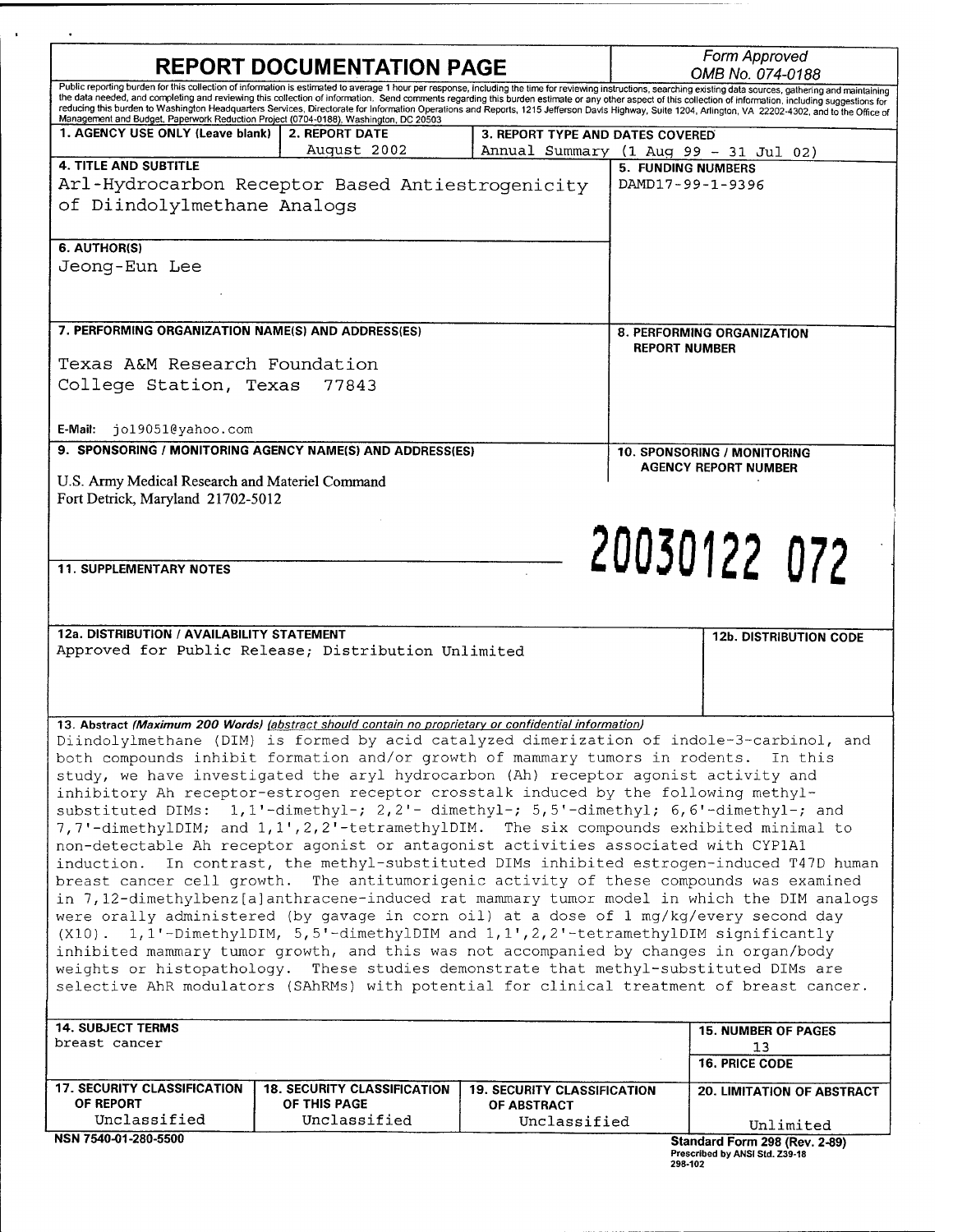# **Table of Contents**

 $\mathbf{r}$ 

 $\ddot{\phantom{a}}$  $\overline{ }$ 

| 11 |
|----|
| 12 |
|    |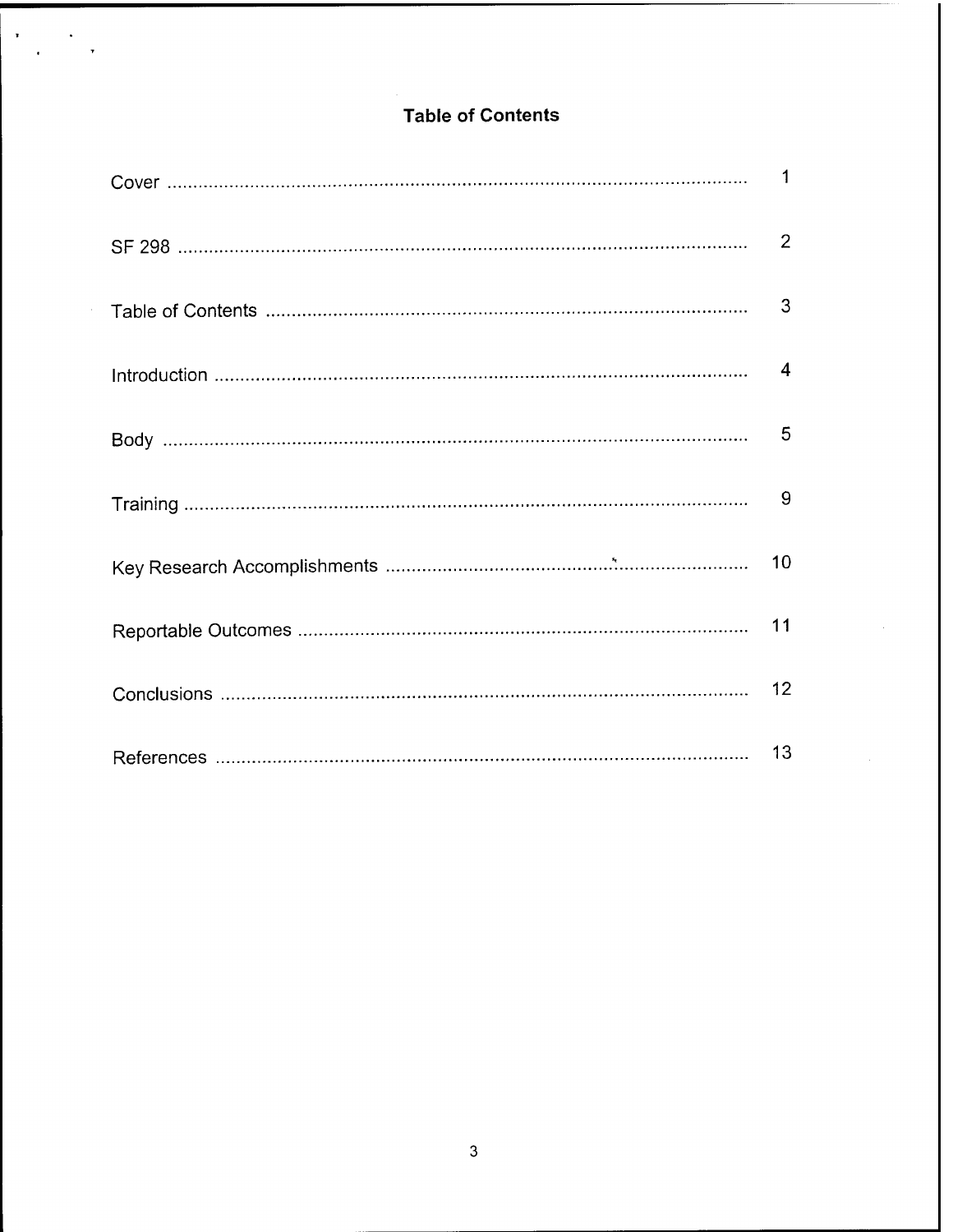#### **Introduction**

Research in our laboratory has been focused on the mechanism of inhibitory aryl hydrocarbon (Ah) receptor-estrogen receptor  $\alpha$  (ER $\alpha$ ) crosstalk in breast cancer cells, and results indicate that Ah receptor agonists inhibit estrogen (E2)-induced gene expression and cell proliferation (1,2). Moreover, 2,3,7,8-tetrachlorodibenzo-p-dioxin (TCDD), a high affinity ligand for the Ah receptor, inhibits age-dependent and carcinogen-induced mammary tumor formation and growth in female Sprague-Dawley rats, and a recent study reported that women accidentally exposed to TCDD in Seveso, Italy, over 20 years ago exhibit lower incidence rates of breast and endometrial cancer (3). Studies on various structural classes of AhR agonists have identified alternate substituted (1,3,6,8- or 2,4,6,8-) alkyl polychlorinated dibenzofurans (PCDFs) and substituted diindolylmethanes (DIMs) as selective Ah receptor modulators (SAhRMs) that are relative nontoxic but inhibit mammary tumor growth in rodent models (4). With financial support from this grant, <sup>I</sup> have been investigating the indirect antiestrogenic activity of substituted DIMs and applications of these compounds for treating mammary cancer (5-7).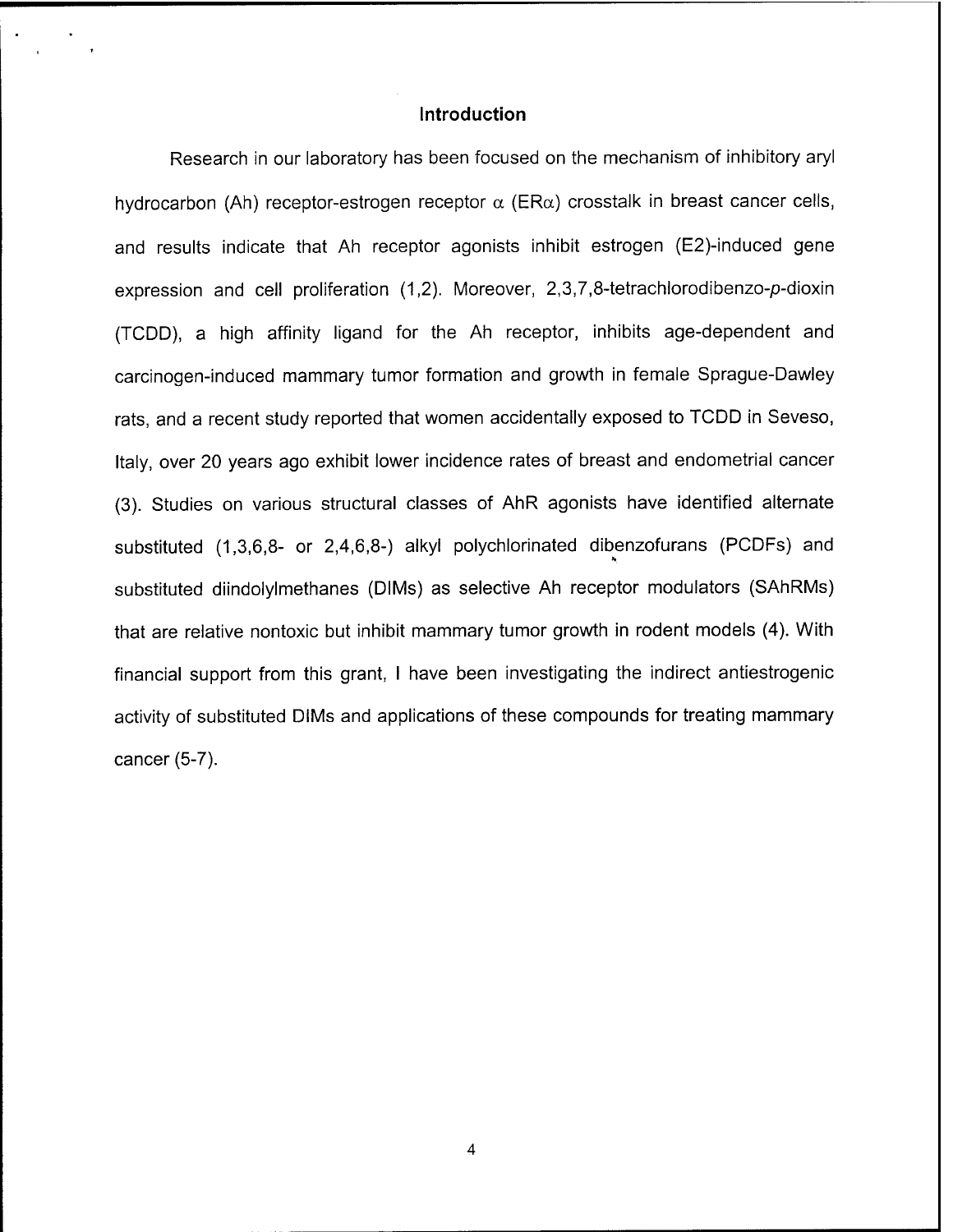**Body**

This project has focused on the development of diindolylmethane (DIM) analogs as selective aryl hydrocarbon receptor modulators (SAhRMs) and their inhibition of estrogen receptor (ER)-mediated responses in breast cancer cells, the rodent uterus and rodent mammary tumors. Our results showed that DIM, alkyl and halo-substituted DIMs inhibited 17ß-estradiol (E2)-induced growth of MCF-7 and T47D breast cancer cells and mammary tumor growth in carcinogen-induced female Sprague-Dawley rats. Moreover, we have also shown that DIM and the SAhRM, 6-methyl-1,3,8 trichlorodibenzofuran (6-MCDF), inhibit mammary tumor growth in athymic nude mice bearing ER-negative MDA-MB-468 breast cancer cell xenografts (Fig. <sup>1</sup> and Table 1). In addition, *in vivo* studies with these compounds show that doses as high as 100 mg/kg/day (X3) do not affect organ weights or induce histopathological changes in various tissues/organs. Moreover, at effective antitumorigenic doses, DIMs do not induce hepatic Cyp1a1-dependent activities, and this is consistent with their failure to induce Ah receptor-mediated toxicities. Thus, DIMs represent a class of Ah receptor agonists (e.g. SAhRMs) that selectively block estrogenic activity at doses that are not

accompanied by toxicity, and these properties are ideal for development of these compounds as chemotherapeutic agents.



**Figure 1.** Inhibition of tumor growth by 6-MCDF and DIM in athymic nude mice bearing MDA-MB-468 cell xenografts injected (2X) in each of the mammary fat pads (1 x 10<sup>7</sup> cells in matrigel suspension).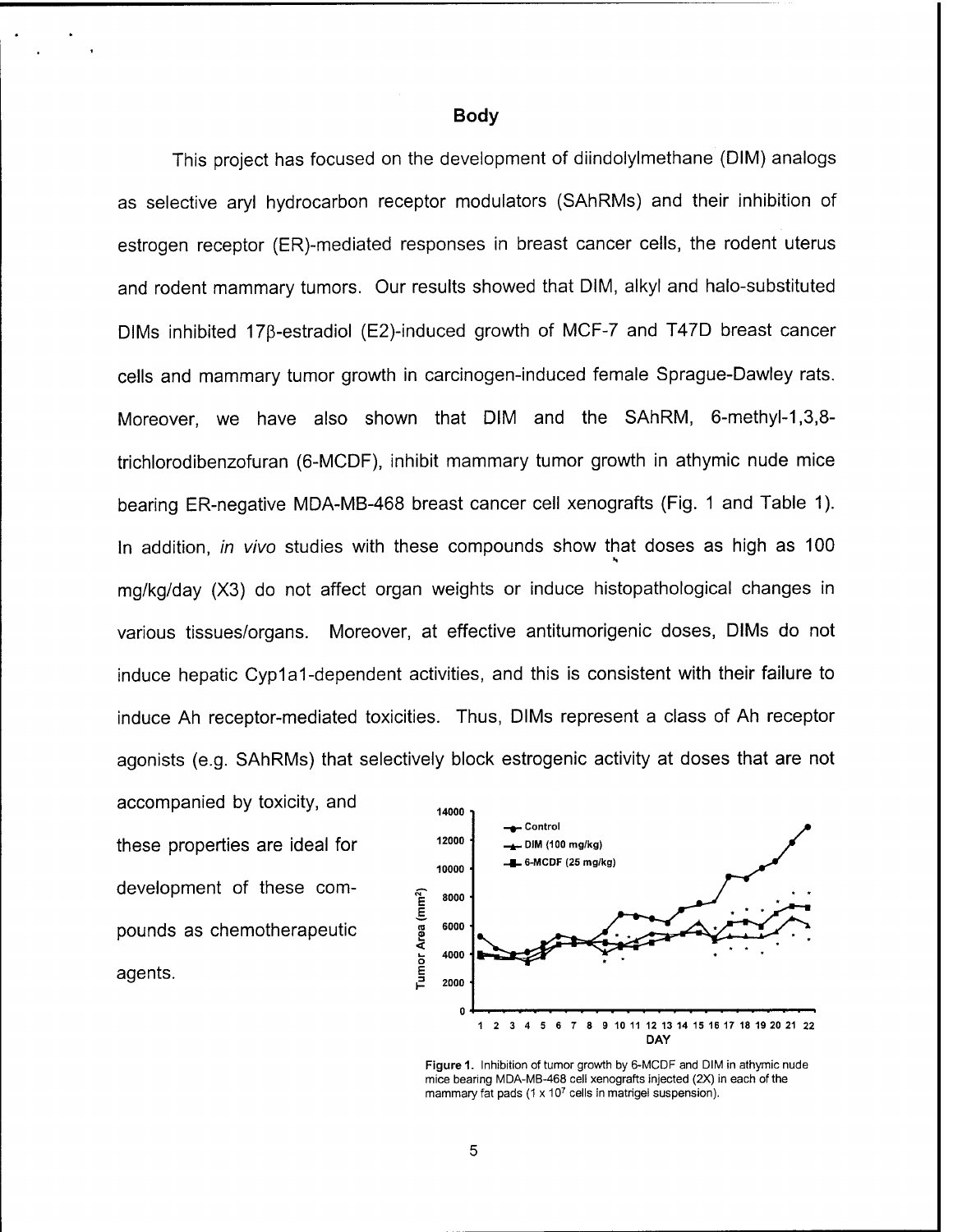| Treatment       | Final Body<br>Weight (t) | Liver Wt<br>$(\%$ body wt) | Uterine Wt<br>$%$ body wt) | Heart Wt<br>$(%$ body wt) | Spleen Wt<br>$(%$ body wt) | Kidney Wt<br>$%$ body wt) |
|-----------------|--------------------------|----------------------------|----------------------------|---------------------------|----------------------------|---------------------------|
| Control         | $26 \pm 1$               | $5.2 \pm 0.3$              | $0.35 \pm 0.05$            | $0.46 \pm 0.01$           | $0.72 \pm 0.1$             | $0.68 \pm 0.03$           |
| $6-MCDF(25 mg)$ | $25 \pm 1$               | $5.3 \pm 0.1$              | $0.35 \pm 0.4$             | $0.49 \pm 0.01$           | $0.66 \pm 0.01$            | $0.63 \pm 0.02$           |
| DIM (100 mg)    | $25 \pm 1$               | $5.9 \pm 0.5$              | $0.37 \pm 0.03$            | $0.46 \pm 0.01$           | $0.69 \pm 0.1$             | $0.63 \pm 0.02$           |

**Table 1.** Effects of DIM and 6-MCDF on organ and body weights from mice bearing MDA-MB-468 cells as xenografts (Fig. 1).

We have also been investigating the activity of DIMs as inhibitors of ER-negative breast cancer cell growth and other ER-independent tumors (Fig. 1). The growth of many ER-negative breast cancer cells is dependent on constitutively-active kinases, and preliminary studies indicated that many DIMs directly inhibited kinase activities (e.g. mitogen-activated protein kinase kinase, MAPKK; phosphatidylinositol-3-kinase, PI3-K). We therefore were concerned about the Ah receptor agohist activities of the DIMs; however, subsequent studies show that the most active (antitumorigenic) compounds induce luciferase activity in MCF-7 cells transfected with an Ah-responsive construct (pDRE3) containing three tandem dioxin response elements (DREs) (data not shown). Ongoing studies with several ER-negative breast cancer cell lines show that TCDD induced CYP1A1-dependent ethoxyresorufin O-deethylase (EROD) activity, and TCDD also inhibits cell growth (Fig. 2). Moreover, in parallel studies, we have also shown that DIM and several ring-substituted DIMs also inhibit growth of these same cell lines (Fig. 2C).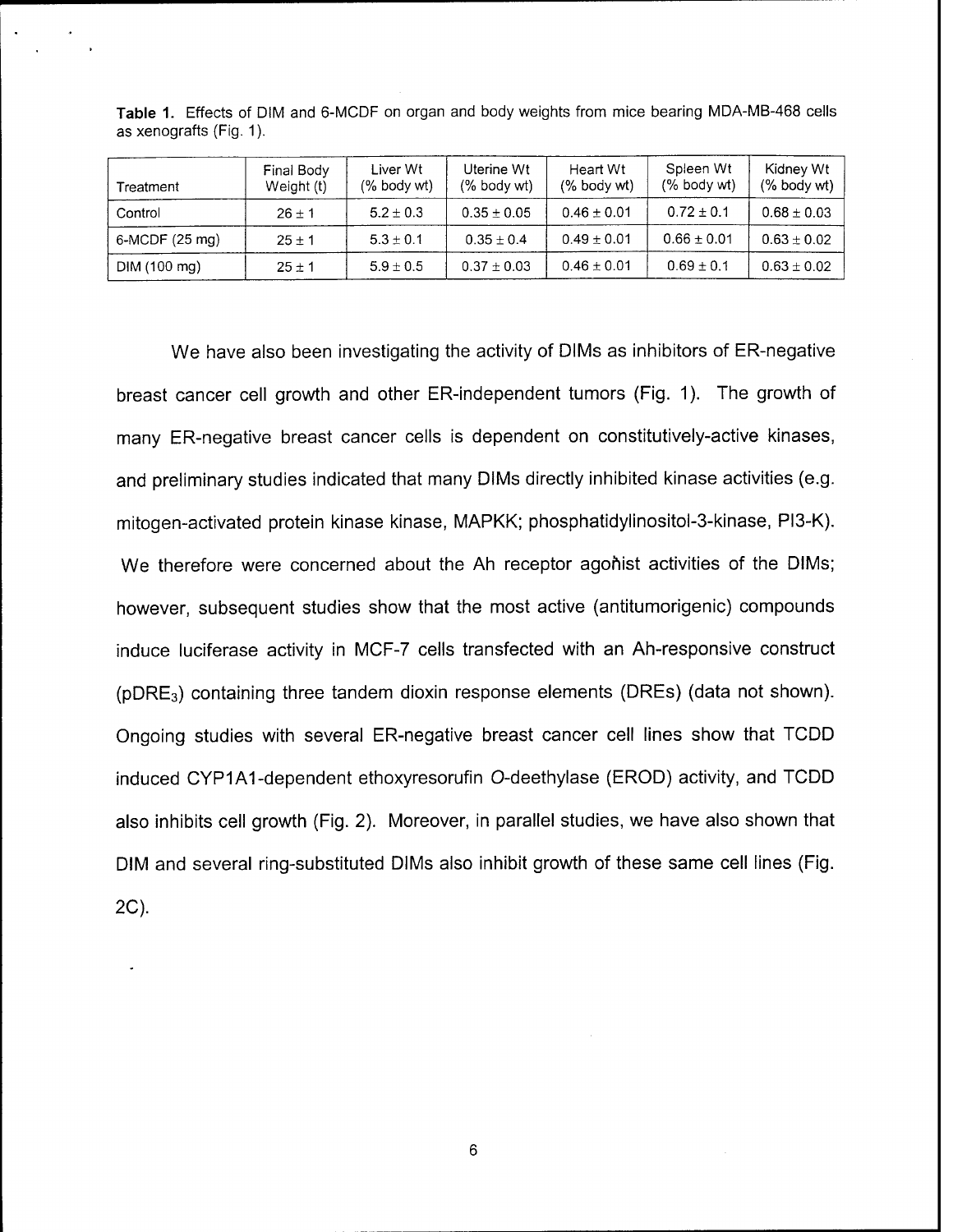

**Figure 2.** Effects of <sup>1</sup> and 10 nM TCDD on EROD activity [A] and proliferation [B], respectively, of ER-negative breast cancer cells. [C] Growth inhibition by DIM.

MDA-MB-453 cells have been characterized as a cell line that overexpresses epidermal growth factor receptor 2 (EGFR2) which is also known as the HER2/neu/ErbB2 protooncogene. Therefore, we have also used BT474 cells (which also overexpress ErbB2) as a model for investigating Ah receptor-ErbB2 interactions and evaluating the potential clinical use of SAhRMs for treating ErbB2-overexpressing mammary tumor. The results in Figure 3 show that TCDD induces luciferase activity in

BT474 cells transfected with pDRE<sub>3</sub>, thus confirming the Ah-responsiveness of ErbB2-overexpressing BT474 and MDA-MB-453 (Fig. 2) breast cancer cell lines. In two separate studies, it was also shown that DIM and *<sup>J</sup> \,V,2,2'* tetramethylDIM inhibit growth of BT474 cells (Fig. 4) and this complements data



**Figure 3.** Ah-responsiveness of BT474 cells. BT474 ceils were transiently transfected with pDRE<sub>3</sub> (3 tandem DREs linked to a luciferase gene) and treated with different concentrations of TCDD. TCDD  $(1 - 100 \text{ nM})$  significantly  $(p < 0.05)$  induced luciferase activity.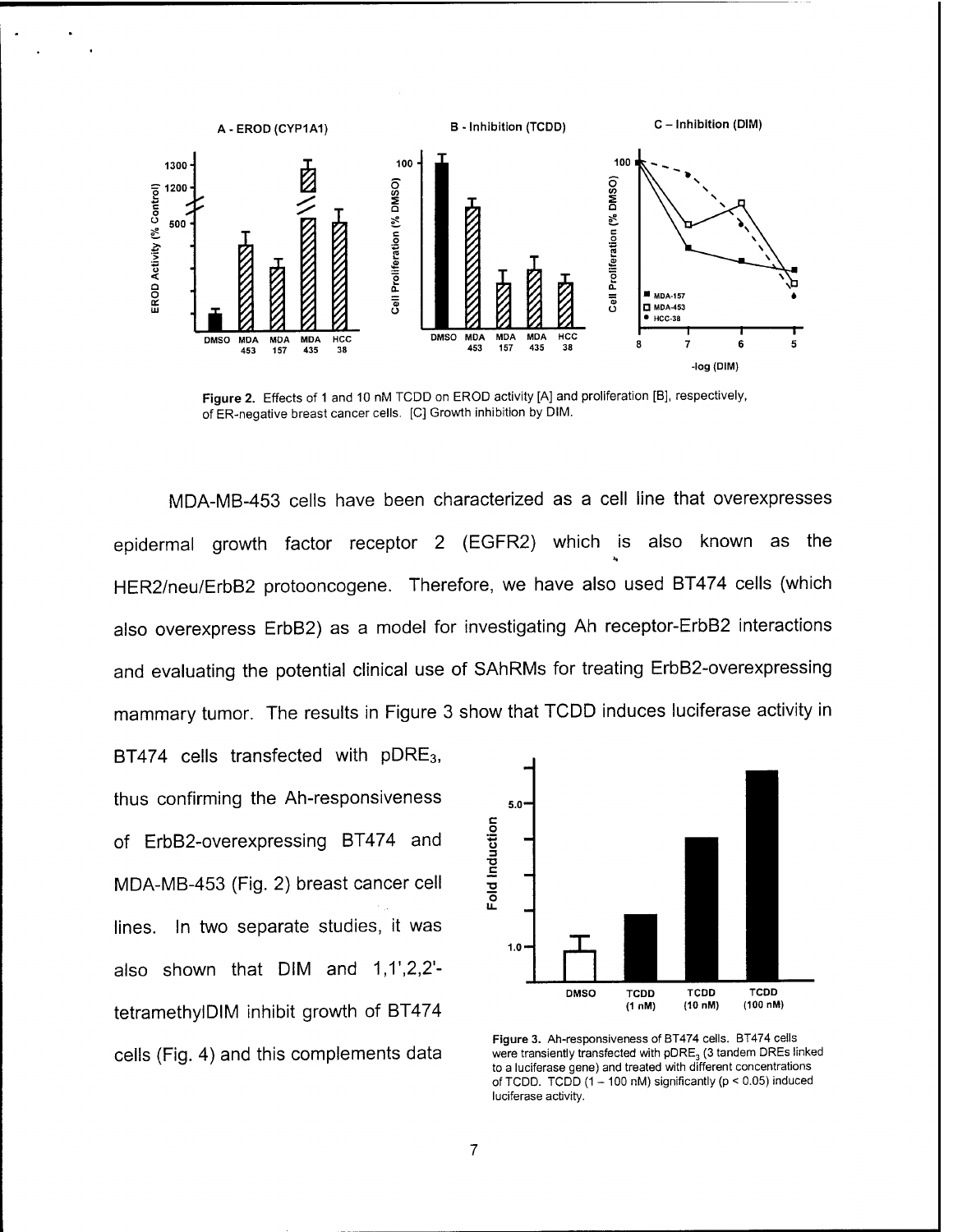showing inhibition of MDA-MB-453 cell growth by Ah receptor agonists. We have also investigated the effects of 1,1',2,2'-tetramethylDIM on cell cycle progression in BT474 four days after treatment (Fig. 5). In solvent (DMSO)-treated cells, the percentage of cells in  $G_0/G_1$ , S and  $G_2/M$  phases of the cell cycle was 58.2, 31.5 and 9.9%, respectively. After treatment with 10  $\mu$ M 1,1',2,2'-tetramethylDIM for 4 days, the percentage of cells in  $G_0/G_1$ , S and  $G_2/M$  phases was 78.8, 16.6 and 4.4%, respectively, demonstrating that there was a significant decrease of cells in S phase and an increase in  $G_0/G_1$ . The mechanisms associated with inhibition of BT474 growth by Ah receptor agonists was further investigated by focusing on the effects of SAhRMs on phosphorylation of MAPK and Akt as indicators of ErbB2 activation of kinase pathways. Results of short-term studies (< 60 min) indicated that various SAhRMs did not affect MAPK or Akt phosphorylation in BT474 cells; however, after treatment for up to 72 h with DIM or MCDF, it was apparent that SAhRMs inhibit both MAPK and Akt phosphorylation (data not shown). Ongoing studies are further investigating the mechanisms of inhibitory SAhRM (DIM)-ErbB2 interactions in breast cancer cells.



**Figure 4.** Inhibition of BT474 cell growth. Cells were grown for 7-8 days and treated with [A] DMSO, 10 nM TCDD or 10  $\mu$ M DIM or [B] different concentrations of 1,1',2,2'-tetramethyl DIM. Significant (p < 0.05) inhibition of growth was observed for TCDD, DIM and 1,1',2,2'-tetramethyl DIM (2.5-10 µM).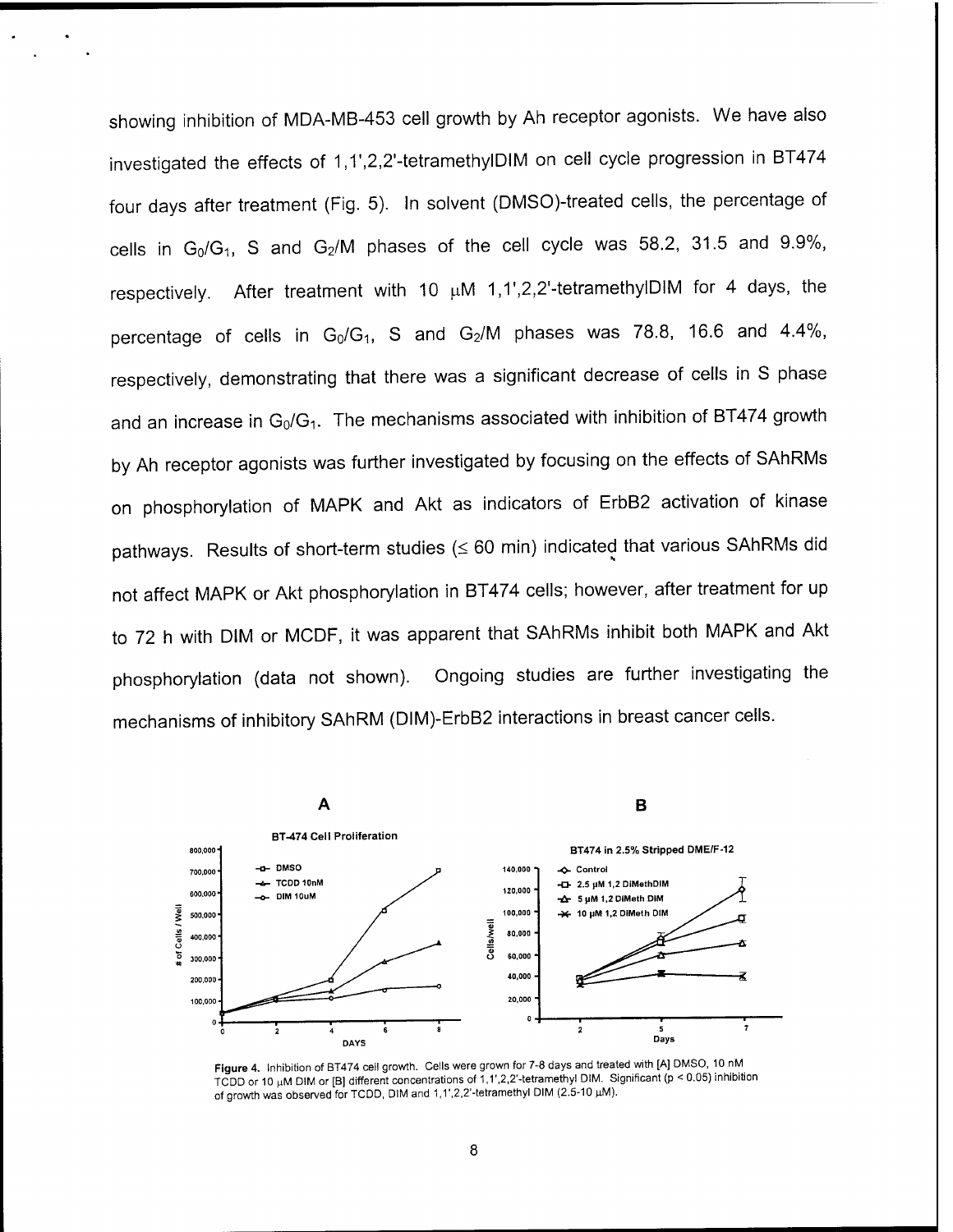

**Figure 5.** Effects of 1,1',2,2'-tetramethylDIM on BT474 cell cycle progression. Cells were treated with [A] DMSO or [B] 10  $\mu$ M 1,1',2,2'-tetramethylDIM for 4 days and analyzed by FACS analysis to determine percent distribution of cells in  $G_0/G_1$ , S and  $G_2/M$  phases. 1,1',2,2'-TetramethylDIM significantly decreased cells in S phase and increased cells in  $G_n/G_1$ .

### **Training**

**<sup>I</sup>** have been completing the fellowship originally awarded to Ms. Mona Sethi-Gupta and have contributed to the ongoing studies on substituted DIMs. Results of my studies have been presented at the Society of Toxicology national meeting in Nashville, TN (March, 2002). In addition, some of my data were presented at the 22<sup>nd</sup> International Symposium on Halogenated Environmental Organic Pollutants and POPs (August, 2002; Barcelona, Spain).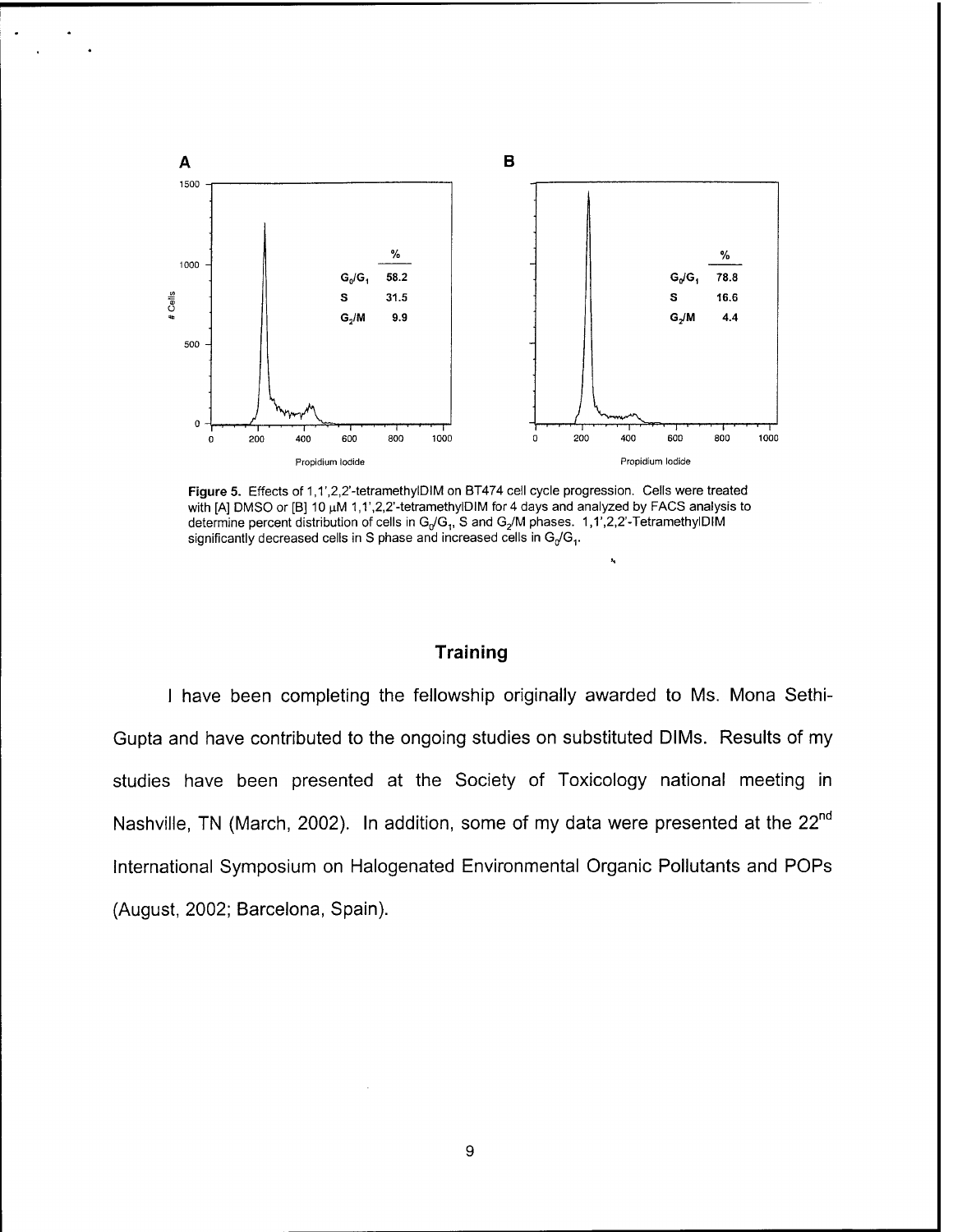## **Key Research Accomplishments**

- Several ER-negative breast cancer cell lines express a functional Ah receptor.
- TCDD, DIMs and related SAhRMs inhibit growth of ER-negative breast cancer cells *in vitro*
- DIMs also inhibit growth of ER-negative tumors in xenograft experiments in athymic nude mice.
- DIM compounds inhibit growth of breast cancer cells by blocking ErbB2 signaling pathways.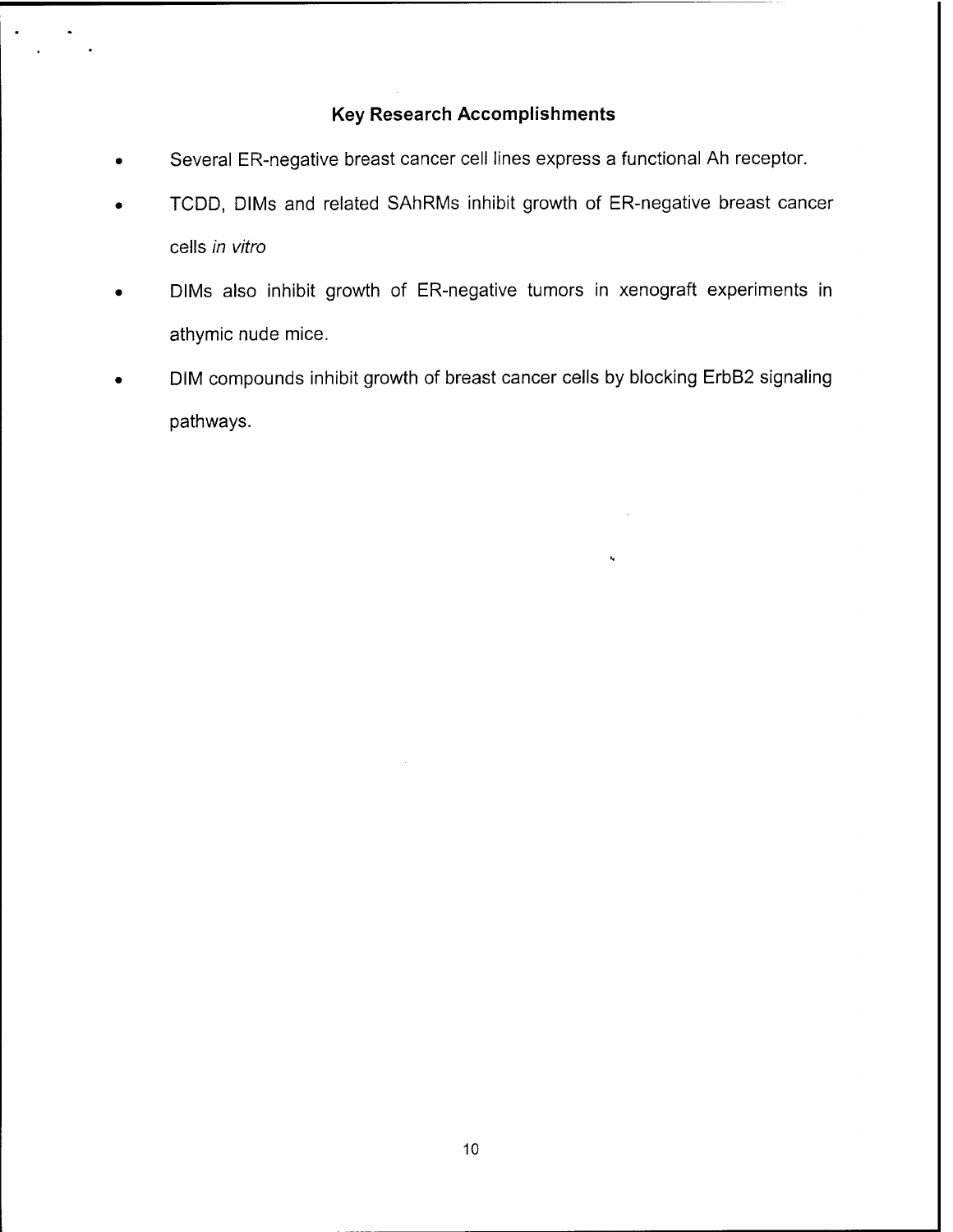## **Reportable Outcomes**

### **(a) Manuscripts, abstracts and presentations**

Safe, S. and McDougal, A. Mechanism of action and development of selective aryl hydrocarbon receptor modulators for treatment of hormone-dependent cancers. *Int. J. Oncol.* 20:1123-1128,2002.

Kotha, L, McDougal, A. and Safe, S. Inhibition of estrogen receptor negative breast cancer cell growth by selective aryl hydrocarbon receptor modulators. *Toxicologist* 56:1494, 2002.

### **(b) Patents / licenses applied for or issued**

None

### **(c) Degrees**

Mona Sethi-Gupta, Ph.D. (2000) "Mechanistic Studies of Xenobiotic and Natural Compounds that Modulate Estrogen Receptor and Aryl Hydrocarbon Receptor Signaling Pathways"

### **(d) Cell lines / serum**

No new lines developed.

#### **(e) Informatics**

None

### **(f) Funding applied for**

National Cancer Institute, "Inhibition of Mammary Tumor Development/Growth by SAhRMs" (submitted)

### **(g) Employment / Research opportunities**

Mona Sethi-Gupta, Postdoctoral Fellowship, Medical College of Virginia, Richmond, VA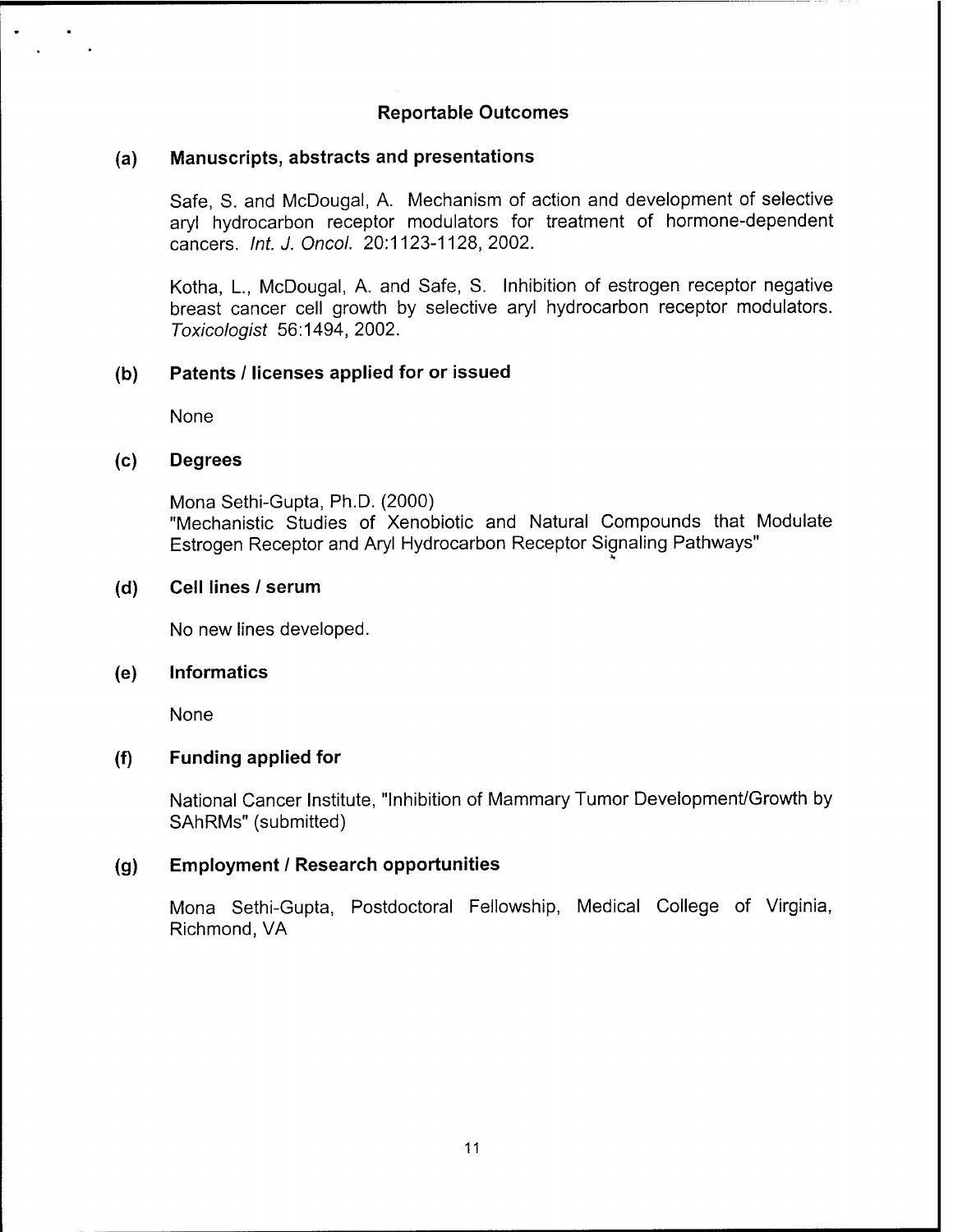#### **Conclusions**

The results obtained for halo- and methyl-substituted DIMs demonstrate that some of these compounds are highly active as inhibitors of mammary tumor growth and agonists for the Ah receptor. In addition, we have now shown that DIM compounds inhibit growth of ER-negative breast cancer cells including those which overexpress the ErbB2 protooncogene. This may lead to new anticancer agents for treatment of ERnegative breast cancers which are resistant to endocrine therapies with tamoxifen and other selective ER modulators.